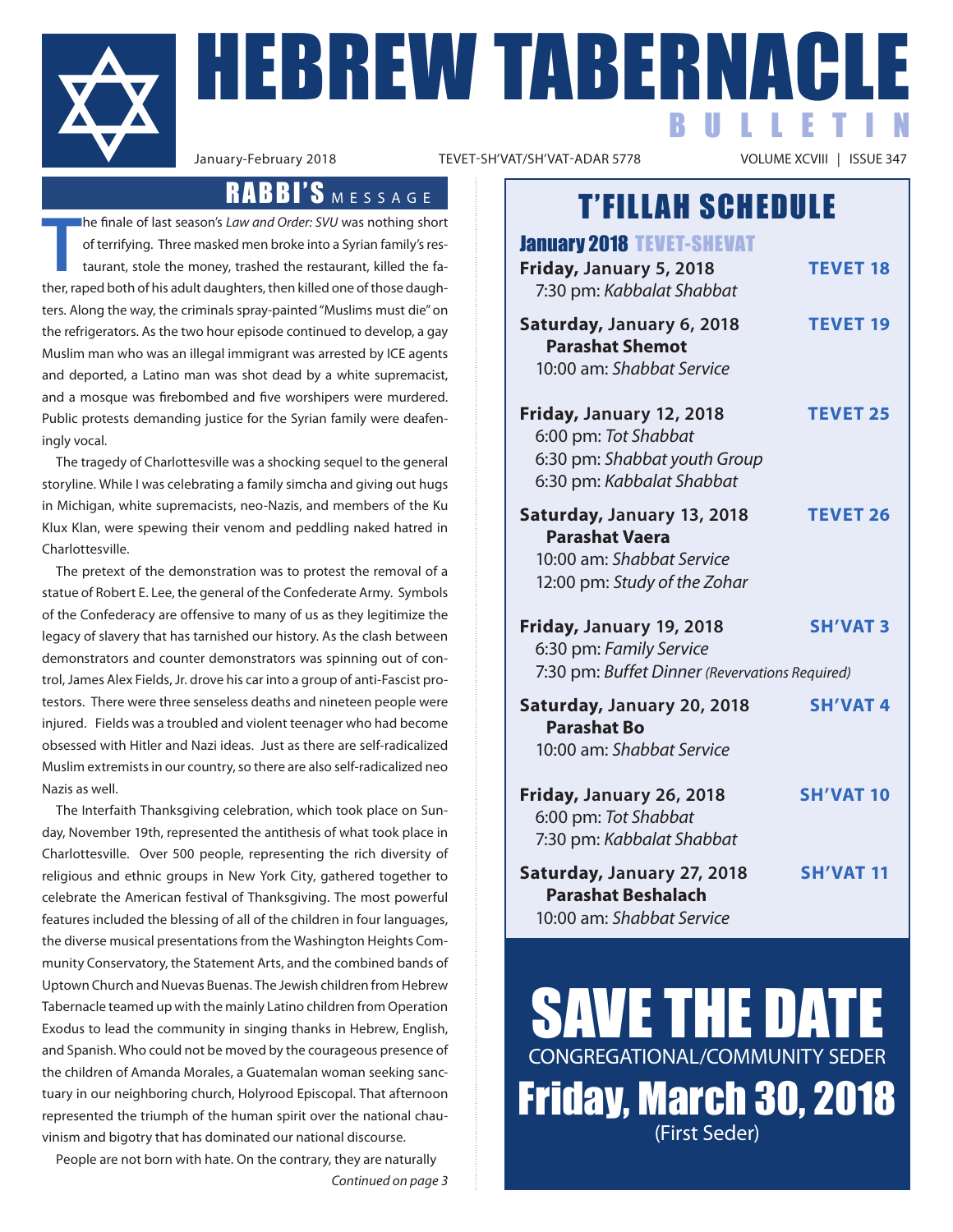

# HEBREW TABERNACLE **CONGREGATION**

*A Liberal Congregation & Progressive Community Center* 

| rebjeff2028@gmail.com                                                                                           |  |  |
|-----------------------------------------------------------------------------------------------------------------|--|--|
|                                                                                                                 |  |  |
|                                                                                                                 |  |  |
|                                                                                                                 |  |  |
| jslcsw@aol.com                                                                                                  |  |  |
|                                                                                                                 |  |  |
| rselig@lycos.com                                                                                                |  |  |
|                                                                                                                 |  |  |
| mkleinnyc@rcn .com                                                                                              |  |  |
|                                                                                                                 |  |  |
| dennykelk@gmail.com                                                                                             |  |  |
|                                                                                                                 |  |  |
| morent@att.net                                                                                                  |  |  |
|                                                                                                                 |  |  |
| desma.holcomb@gmail.com                                                                                         |  |  |
|                                                                                                                 |  |  |
| susan_gellert@yahoo.com                                                                                         |  |  |
| Diana Douglas Sisterhood President                                                                              |  |  |
| dianaddouglas@hotmail.com                                                                                       |  |  |
| Richard Ehrenreich, z"I Men's Club President                                                                    |  |  |
| rehrenreichusa@nyc.rr.com                                                                                       |  |  |
|                                                                                                                 |  |  |
| skhspr@gmail.com                                                                                                |  |  |
|                                                                                                                 |  |  |
| htoffice@nyc.rr.com                                                                                             |  |  |
| htoffice@nyc.rr.com                                                                                             |  |  |
|                                                                                                                 |  |  |
| 347-843-7111                                                                                                    |  |  |
|                                                                                                                 |  |  |
| Harriet Bailer, Diana Douglas & Regina Gradess GoldWing Curators<br>EHBailer@aol.com;dianaddouglas@hotmail.com; |  |  |
| ReginaG99@gmail.com                                                                                             |  |  |
|                                                                                                                 |  |  |

Web address: *www.hebrewtabernacle.org* Published bi-monthly by the Hebrew tabernacle of Washington Heights 551 Fort Washington Ave. New York, NY 10033-1908 a member of the union for Reform Judaism

Deadline for inclusion in the March-April Bulletin is February 1st material received after that date will be held until the May-June 2018 issue. *htoffice@nyc.rr.com*

# T'FILLAH SCHEDULE

|  | <b>February 2018 SH'VAT/ADAR 5778</b> |
|--|---------------------------------------|
|--|---------------------------------------|

| Friday, February 2, 2018<br>7:30 pm: Kabbalat Shabbat                                                                                            | <b>SH'VAT 17</b> |
|--------------------------------------------------------------------------------------------------------------------------------------------------|------------------|
| Saturday, February 3, 2018<br><b>Parashat Yitro</b><br>10:00 am: Shabbat Service                                                                 | <b>SH'VAT 18</b> |
| Friday, February 9, 2018<br>6:30 pm: Family Service<br>7:30 pm: Buffet Dinner<br>(Revervations Required)                                         | <b>SH'VAT 24</b> |
| Saturday, February 10, 2018<br><b>Parashat Mishpatim</b><br><b>Shabbat Shekalim</b><br>10:00 am: Shabbat Service<br>12:00 pm: Study of the Zohar | <b>SH'VAT 25</b> |
| Friday, February 16, 2018<br><b>Rosh Chodesh Adar</b><br>6:00 pm: Tot Shabbat<br>6:30 pm: Shabbat Youth Group<br>6:30 pm: Kabbalat Shabbat       | <b>ADAR1</b>     |
| Saturday, February 17, 2018<br><b>Parashat Terumah</b><br>11:00 am: Shabbat Service                                                              | <b>ADAR2</b>     |
| Friday, February 23, 2018<br>7:30 pm: Kabbalat Shabbat                                                                                           | <b>ADAR8</b>     |
| Saturday, February 24, 2018<br><b>Parashat Tetzaveh</b><br><b>Shabbat Zachor</b><br>10:00 am: Shabbat Service                                    | <b>ADAR9</b>     |
| <b>Wednesday, February 28, 2018</b><br>6:00 pm: Chai For A Pie<br>6:30 pm: Erev Purim Service & Purimspiel                                       | <b>ADAR 13</b>   |

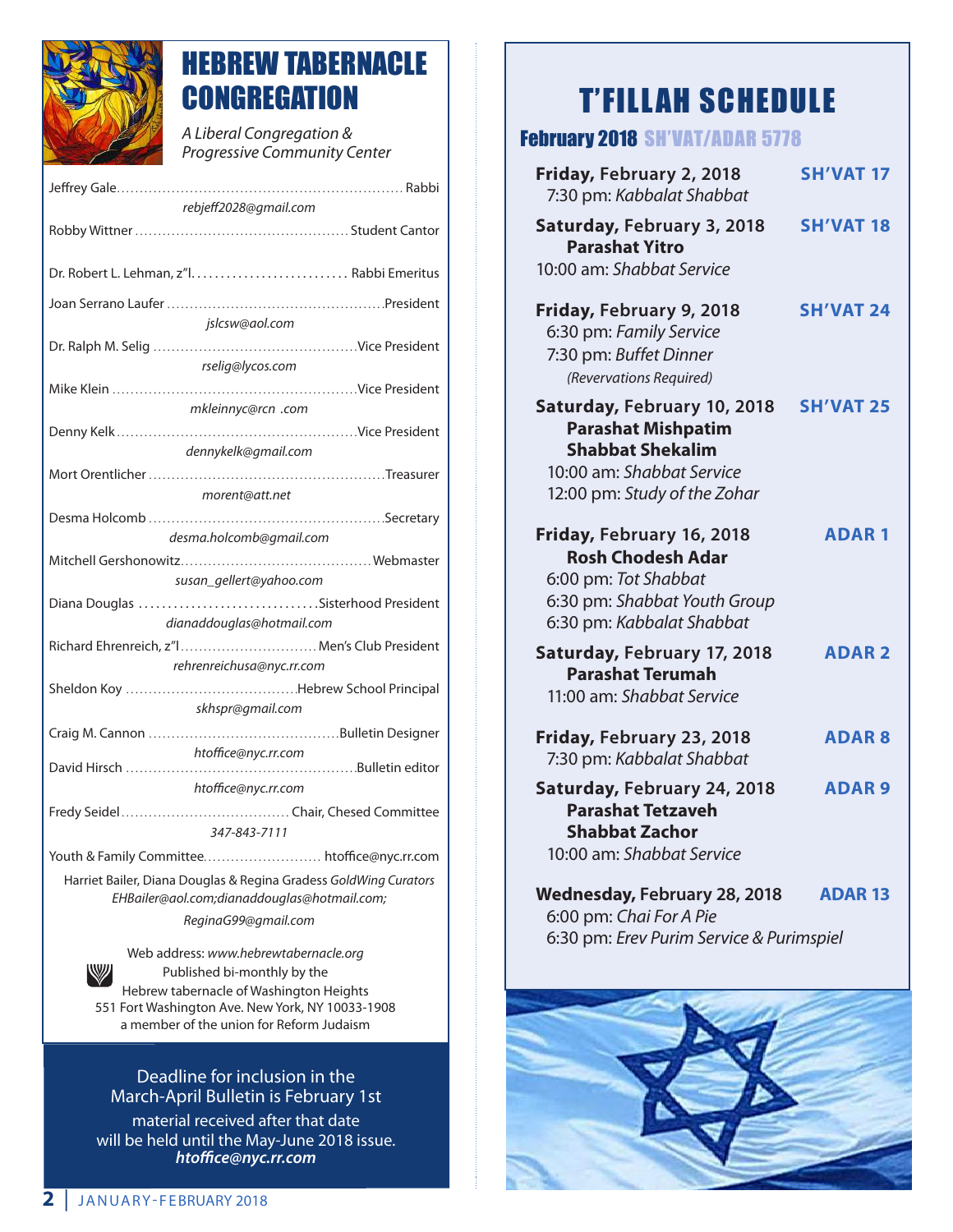#### RABBI'S Message

#### *Continued from page 1*

born with curiosity about those who are different from them. Hate is an acquired quality. It is passed down from parents to children. It is taught by teachers to students. It is articulated by demagogues to ordinary citizens. It is instilled by unscrupulous clergy to congregants. It is communicated by the fringe media to unsophisticated consumers.

Just as hate is programmed into innocent minds, so love and tolerance can be inculcated as well. The SVU finale and the events in Charlottesville make me even more determined to build bridges in our community. If I can serve as a conduit which brings people from diverse religions, skin colors, and ethnic backgrounds to work together for the common good, I will be a very fortunate man. Washington Heights is a very special place with very talented leaders. In this community, we can become an outstanding role model within New York City for interfaith cooperation. I pray for the day when Bennett Park will be transformed from being a center of community vigils to a center of community celebration.



*The Hebrew Tabernacle office staff (L to R Irina Shneerson, Sheldon Koy, David Hirsch) with Dr. Ruth Westheimer.*

# While the grown ups discuss the meaning of God, Life and Judaism, the Kids Get Desserts, Costumes, Swords, & Wrestling – a new Friday program

In the sanctuary, the grown ups welcomed Shabbat with a singing service.

In the sanctuary, the grown ups welcomed Shabbat with a singing service.<br>Downstairs, the kids (age 5 to 13) learned a Hanukkah song and Adon Olam, which they led at the close of the early adult service. Everyone came downstairs for a delicious break with Israeli food catered by Grill Point 181.

While the kids learned and rehearsed a fun skit on the story of Jacob/Israel, the parents and other adults discussed their own experiences of "wrestling with God": events that challenged their belief in God or God's benevolence—a death on September 11, a young relative's suicide—or just reconciling a modern life with ancient texts and prayers in which the "King of the Universe" commands us to take specific actions. Do we wish that God would intervene when we pray, or do we like that we humans are called upon to repair the world?

At the end of these important exchanges, we watched our kids enthusiastically act a dramatic and humorous skit with Jacob, his wives Leah & Rachel, his boss Laban, and even his black sheep—not to mention the wrestling angel, his brother Esau, a narrator who kept the story line moving and a happy author & director Mitch Gershonowitz.

Don't miss the next Friday Family Program, on January 12, with singing, falafel, discussion and drama.



*Mid-Skit moment in "Paint it Black" skit on Jacob's life, written by Mitch Gershonowitz.*



*Adult Discussion*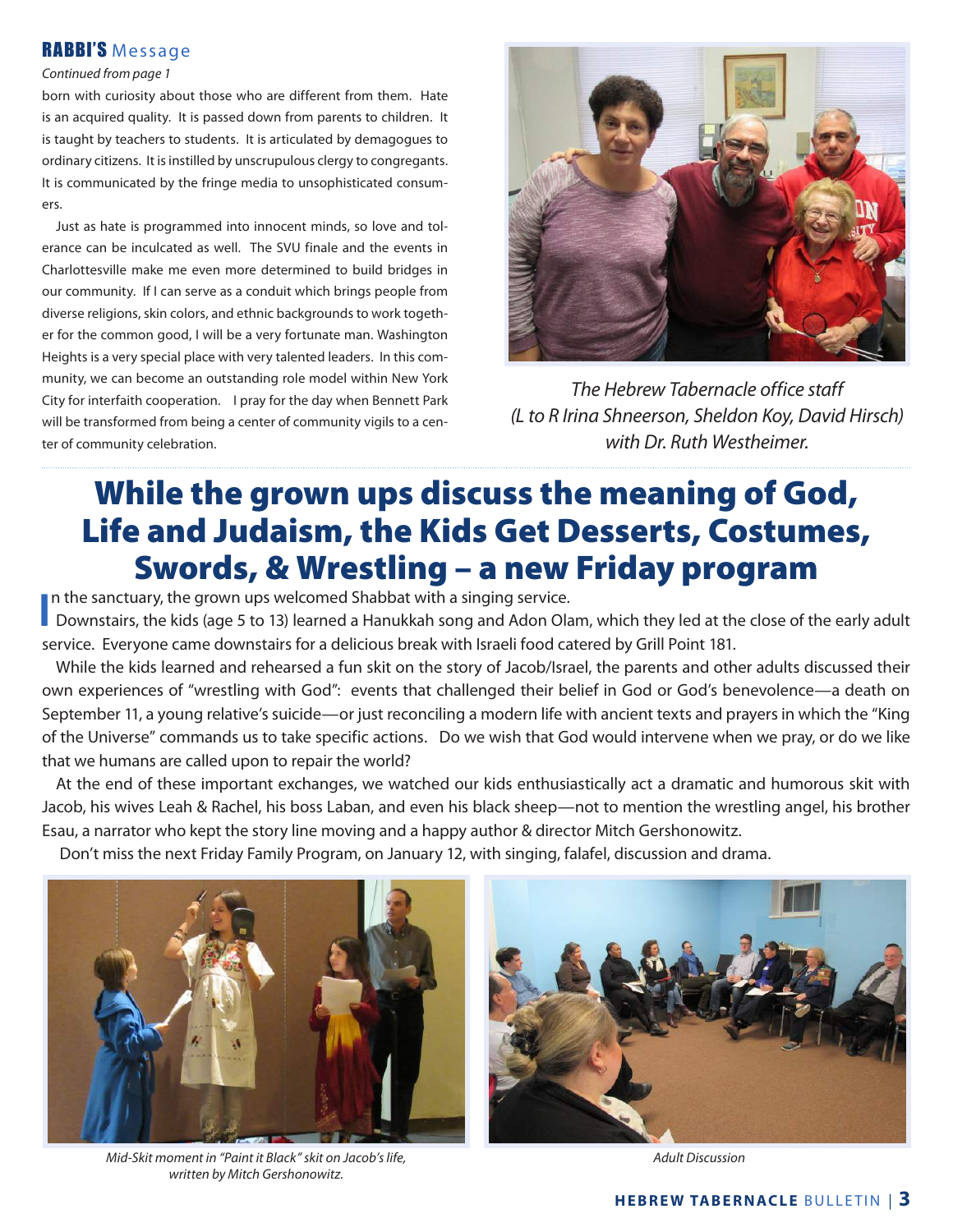# **THANK YOU**

#### **WE GRATEFULLY ACKNOWLEDGE THESE RECENT CONTRIBUTIONS:**

#### **CLERGY ASSIST FUND**

*received a donation from…* John Authers & Sara Silver **Rabbi's Discretionary Fund** 

#### **GENERAL FUND**

*received a donation from…* Margot Rothschild In memory of the Yahrzeit of Carl Ochs Vera Strauss In memory of the Yahrzeit of Alice Katz

#### **GENERAL FUND – MISC.**

*received a donation from…* Hilde Cytryn General Fund Donation Mitch Gershonowitz & Susan Gellert General Fund Donation Rashel & David Hochstadt General Fund Donation Leonard Moss & Muriel Vogel **General Fund Donation** General Fund Donation Dr. Ruth Westheimer General Fund Donation

 Hebrew Tabernacle Sisterhood Assists to cover clergy payroll costs – October 2017 Hebrew Tabernacle Sisterhood **Assists to cover clergy payroll costs – November 2017** Assists to cover clergy payroll costs – November 2017 Hebrew Tabernacle Sisterhood **Assists to cover clergy payroll costs – December 2017** Assists to cover clergy payroll costs – December 2017 Joel Levin & Tara Collins Rabbi's Discretionary Fund – in honor of Julia Klein's Bat Mitzvah Miriam Frank & Desma Holcomb **Rabbi's Discretionary Fund – in honor of Interfaith Thanksgiving** Celebration

 $\left( \left. \frac{1}{n} \Delta \right) \left( \frac{1}{n} \Delta \right)$ 

 Jeff & Marjorie Bauml In memory of the Yahrzeit of Julius Seligsberg Jerry & Ellen Bergman In memory of the Yahrzeit of Ernest Bergman Bernard R. Crystal **In memory of the Yahrzeit of Sylvia Crystal** In memory of the Yahrzeit of Sylvia Crystal Eva B. Feist In memory of the Yahrzeit of Julius Feist Joel & Jean Goldstein In memory of the Yahrzeit of Betty Myerson Mark & Rita Hamburgh **In memory of the Yahrzeit of Selma Sarner** Mark & Rita Hamburgh **In memory of the Yahrzeit of Rachel Kleiner** In memory of the Yahrzeit of Rachel Kleiner Michael & Ellen Hoffman In memory of the Yahrzeit of Carl Ruwalski Michael & Ellen Hoffman In memory of the Yahrzeit of Gerda Ruwalski Michael & Melanie Klein In memory of the Yahrzeit of Phyllis Taylor Saul & Marion Kleinkramer **In memory of the Yahrzeit of Ilse Selowsky** and Marion Memory of the Yahrzeit of Ilse Selowsky Sharon Lehman **In memory of the Yahrzeit of Ilona Lehman** In memory of the Yahrzeit of Ilona Lehman Sharon Lehman **In the United States and Table 2018** In memory of the Yahrzeit of Michael Lehman Susan Loew In memory of the Yahrzeit of Ruth Bloch Mark Meyer In memory of the Yahrzeit of Ottilie Meyer Hannelore Noe **In memory of the Yahrzeit of Hans Militzer** In memory of the Yahrzeit of Hans Militzer Stanley Pearlman & Joan Herz Pearlman In Marta 1990 Stanley Pearlman Burt Herz Gabrielle & Theodore Rosenberg In memory of the Yahrzeit of Kurt Schickler Rhoda Rosenthal In memory of the Yahrzeit of Lisel Rosenthal Gerald Sonnenfeld In memory of the Yahrzeit of Ann Sonnenfeld Ellinor Stein In memory of the Yahrzeit of Ernest W. Stein Gary Thalheimer **In memory of the Yahrzeit of Martin Thalheimer** In memory of the Yahrzeit of Martin Thalheimer

 Sheldon Koy General Fund Donation for Richard Collins memorial. Ellen Eisenstadt & Elliot Winston In honor of the 80th birthday celebration of Morton Orentlicher - given with abiding love. Rita Rosenthal **In honor of an Aliyah on Yom Kippur and Rosh Hashana.** In honor of an Aliyah on Yom Kippur and Rosh Hashana. Rita Rosenthal **In the Incident Congratulations**. In honor of Julia Klein's Bat Mitzvah – Congratulations. Robert & Hilary Zatz **In honor of HT 111th year, on behalf of Hilary, Robert and Eliot Zatz.**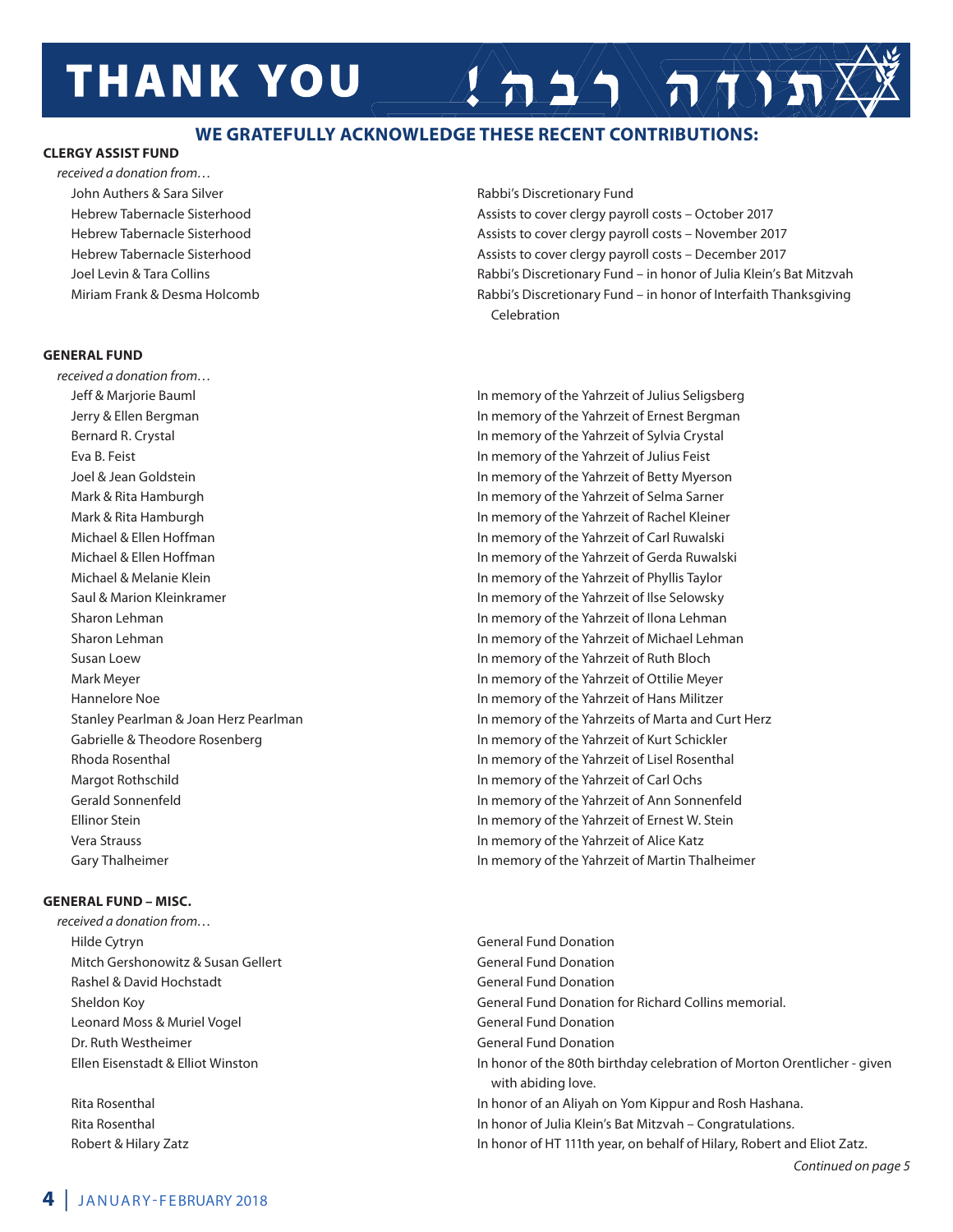# **THANK YOU**

#### **DONATIONS**

*Continued from page 4* **HEBREW SCHOOL SCHOLARSHIP FUND**

*received a donation from…*

#### **HIGH HOLIDAYS FUNDS**

*received a donation from…*  Harold & Ruth Austern **Yiskor Donation** Zoe Cohen Kol Nidre Donation Beth Cotenoff Kol Nidre Donation Paul Glassman North Communication and Communication and Communication and Communication Accounts North Accounts Paul Glassman New Yiskor Donation Michael & Melanie Klein Kolley Kol Nidre Donation Michael & Melanie Klein Yiskor Donation Nichael & Melanie Klein Yiskor Donation Sharon Lehman Kol Nidre Donation Flora Saffan Yiskor Donation David Townsend Kol Nidre Donation

#### **PRINCIPAL'S DISCRETIONARY FUND**

*received a donation from…*

#### **RUMMAGE SALE FUND**

*received a donation from…*  Mrs. Harriet Bailer **Rummage Sale** Bella Y. Bankoff **Rummage Sale** Rose Ellen Neidish **Rummage Sale** Rita Rosenthal **Rummage Sale** 

#### **SEDER FUND**

*received a donation from…*

#### **SISTERHOOD FUND**

*received a donation from…*  Dahlia Smerka Sistem Sistem Sistem Sistem Sistem Sistem Sistem Sistem Sistem Sistem Sistem Sistem Sistem Sistem Sistem Sistem Sistem Sistem Sistem Sistem Sistem Sistem Sistem Sistem Sistem Sistem Sistem Sistem Sistem Siste

#### **TOT SHABBAT FUND**

*received a donation from…*  Tot Shabbat Families 10/13/17 Tot Shabbat Families 10/27/17 Tot Shabbat Families 12/1/17

John Authers & Sara Silver **Hebrew School Scholarship Fund** Jeff & Loren Christian **Hebrew School Scholarship Fund**  Miriam Frank Hebrew School Scholarship Fund - in Honor of Andie Authers, Alec Farber & Julia Klein. Desma Holcomb Hebrew School Scholarship Fund - in Honor of our Hebrew school parents, students and teachers.

 $\sum_{i=1}^n \sqrt{n_i}$ 

Bernard R. Crystal **Kollars Communist Communist Communist Communist Communist Communist Communist Communist Communist Communist Communist Communist Communist Communist Communist Communist Communist Communist Communist Comm** Marga Marx Kol Nidre / Yiskor Donations

 Hilde Cytryn Principal's Discretionary Fund Ken Miller **Nights and Strutter Principal's Discretionary Fund** 

Gary Thalheimer **In honor of Julia Klein's Bat Mitzvah**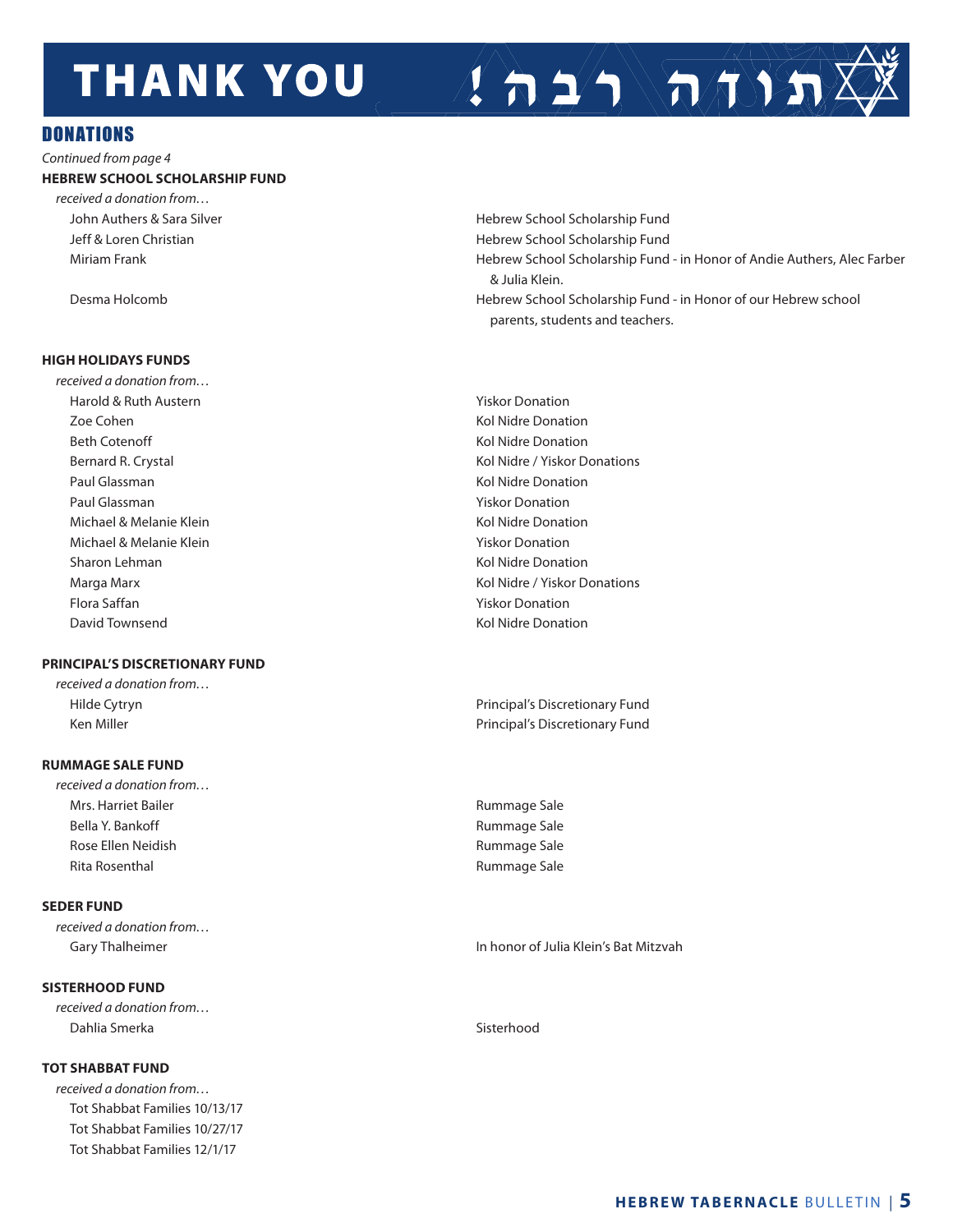# The Hebrew Tabernacle's Armin and Estelle Gold Wing Gallery January/February, 2018 Exhibit **Karen E. Weintraub Acrylics, Watercolors and Drawings Catching Dreams, Catching Moods**



**ARTIST'S STATEMENT:** I've been drawing since I was three years old, but when I retired and had time, I discovered how mysterious and exciting the creative process can be as I try to catch dreams and moods. KarenArt37.com







## **ARTIST'S OPENING RECEPTION:** MONDAY, JANUARY  $8^{TH}$  6:30 - 7:30 P.M. Free admission M, W, F 9:30 - 4:30, some evenings. Call for hours.



**Hebrew Tabernacle** 

**551 Fort Washington Avenue at 185 St** NY 10033 "A" train to 181 St: 184 St exit, take elevator up to Ft Wash, cross street. Or Bus: M4 or M98 to 185 St. Wheelchair accessible – (call) Hebrew Tabernacle.org 212-568-8304

**Exhibit open through Monday, February 26**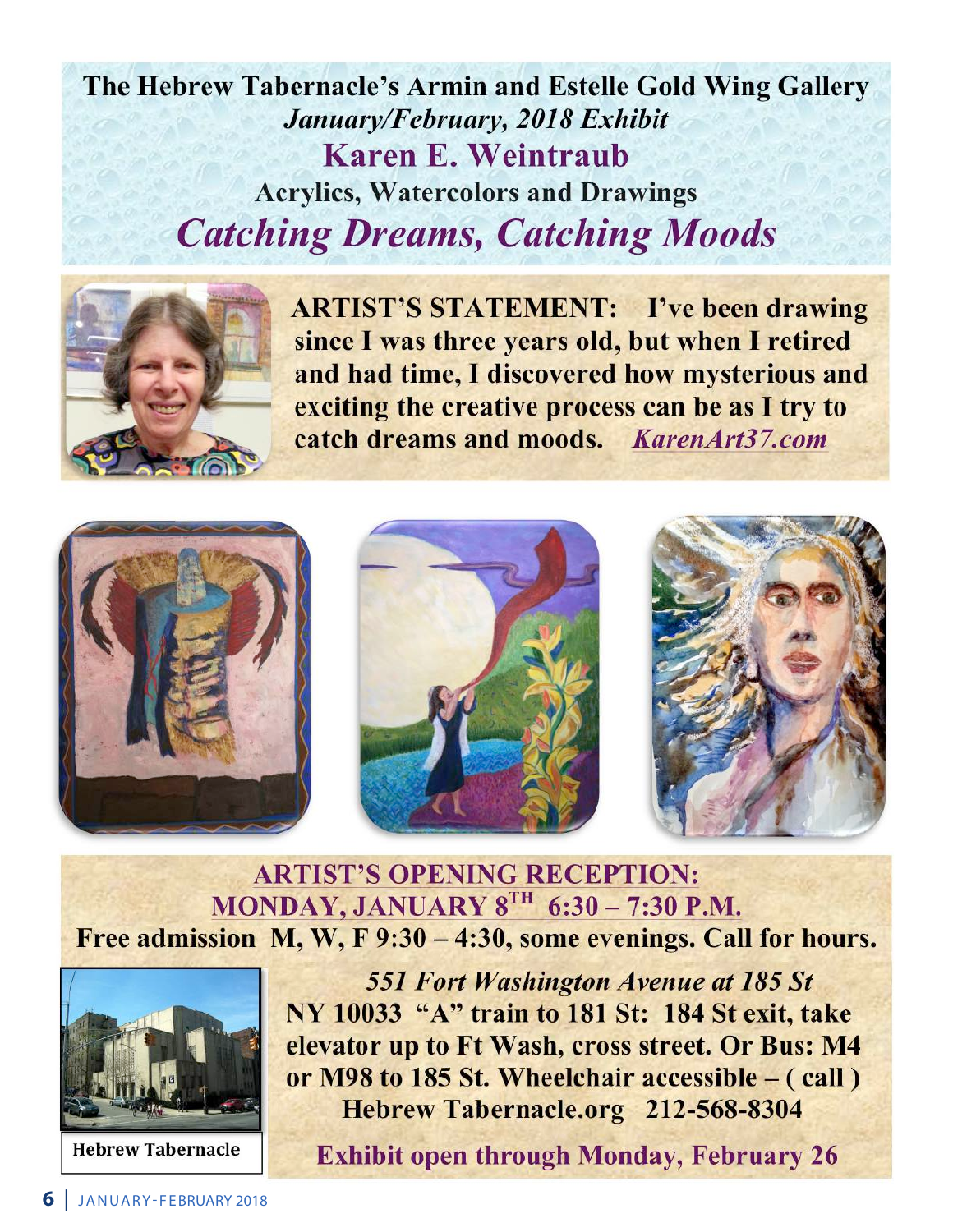#### **IN MEMORIAM**

In grateful memory of the departed whose names are taken from the records of Hebrew tabernacle and Beth am and which appear on a separate weekly Yahrzeit list. It is our minhag to read Yahrzeit names at the Shabbat services following the date. **If you would like a name read, please call the office in the preceding week**.

#### **YAHRZEIT LIST January 7 - 13, 2018**

Isaac Acker Dr. Arthur Arndt Alfred Bacharach Kurt Bachenheimer Charles Bargeski Ruth Batt Hertha Baumblatt Sally Baumblatt Ruth Bekker Hortense Bender Samuel Berger Carl Berney Bella Bimberg Herman Cohen Ludwig Dahlberg Glady Ebel Caroline Felsenthal Ida H. Fraade Walter Frankel Isaac Gitsky Emanuel Glantz Samuel Golden Felice Gould Helen Graff Jeanne Hamburger Henry M. Harris Willi Heimann Josef W. Herzberg Joseph Hirschheimer Sidney Jacobs Elsa L. Jonas Ludwig Katz Rudolph Kaufman Natalie Klein Philip Laufer Stephan Leopold Stephan Leopold Frieda Lesser Augusta Levy Joseph Maculla Moritz Marx Werner H. Norman Sidney C. Norris Thilo Nussbaum Celia Perlman Hilde Pollack

Betty Rosenberg Joseph Rosenthal Emma L. Samuels Sophie Waxman Shear Alex Sonnenfeld Frieda Spaeth Alfred Steiner Louise Stern Alice Sternheimer Max Teichner Ellen Wall Rudolf Waller Herman Weikersheimer Gretl Weil Julius Weinstein Louis Winkler

#### **January 14 – 20**

Bessie Adler Josef Bachenheimer Martin Baer Nellie Blum Julia Cahn Gerald Cappel Leonie Damitt Milton Dostis Richard Feist Joseph Florsheim Max Florsheim Werner Frank Irma Frankel Joseph Friedland Sadie Gold Lilly Golub Hugo Gutmann Louis M. Hart Dr. Max Hofmann Erna Kastan Gerda Katzenstein Leopold Kestenbaum Samuel Kirchheimer William Kunreuther Ancel Land Bill Leipzig Alice Loewensberg Salomon Loewensberg Isidore Mannheim Fred Mathes

Tillie Michel Ruth Oppenheimer Lilly Porjesz Sydney Rosenfeld Werner Rothenberg Clem Salmon Hans Samuel Diane Carol Schnee Dr. Solomon Schwartz Mary Seelig Hermine Simon Norman Steiner Max Strauss Ruth Strauss Tillie Weiler Harry Wertheim Fred Wolf

#### **January 21 – 27**

Frieda Adam Irwin J. Appel Kaethe Astor Louis Austern Cecile Bialos Daniel Bloch Simon Cohen Esther Engel Celia Farkas Martin Fleisher Flora Florsheim Sadie Forman Sidney Forscher Clara Fromm Erna H. Furst Simon Gruenbaum Charlotte Hamburger Louis Herman John J. Hochstadter Gertrude S. Horowitz Max Kahn Max Katz Kurt Kaufmann Morris Klein Adelheit Klingenstein Felicia Kopydlowski Robert Krause Moses Krotosky Susan Leopold Alice Levy Ursula Lichtenstein Rabbi Meyer Machlis Regina Mandelbaum Heinz Marx Isadore Max

Martha May Oswald H. Mayer Paul Meyer Ida Morgenroth Simon Moskowitz Jehuda Naor Emmy Newburger Kate Nordlinger Alexander Ockun Dr. Arthur Ollendorff Harry M. Osers Witkie Remiz Sigmund Rollman Rosalie Rosenbaum Friedelle Rothschild Manuel Saez Polina Schretski Sarah Mode Sichel Sam Silverstein Samuel Sommers Leopold Stiefel Charles Sussman Isidor Weil Alfred Wurzinger

#### **January 28 – February 3**

James Astor Herta Bachenheimer Amalie Barth Ruth Berger Joseph Blankenstein Sol Briskie Margaret Burckhardt Lieselotte Callman Edward Collin Erna Daniel Stella Daub Josef Eichenberg Frieda Fleishman Greta Friedman Adalbert L. Furst Frederick Gerber Bertha Gluck Sylvia Goldberg Walter Greenbaum Frank Gretzer Frieda Hanff Cecilia Hirsch Regina Hirsch Berthold Hutz Rhoda Jaffin Jenny Kahn Archie Kalmus Continued on page 8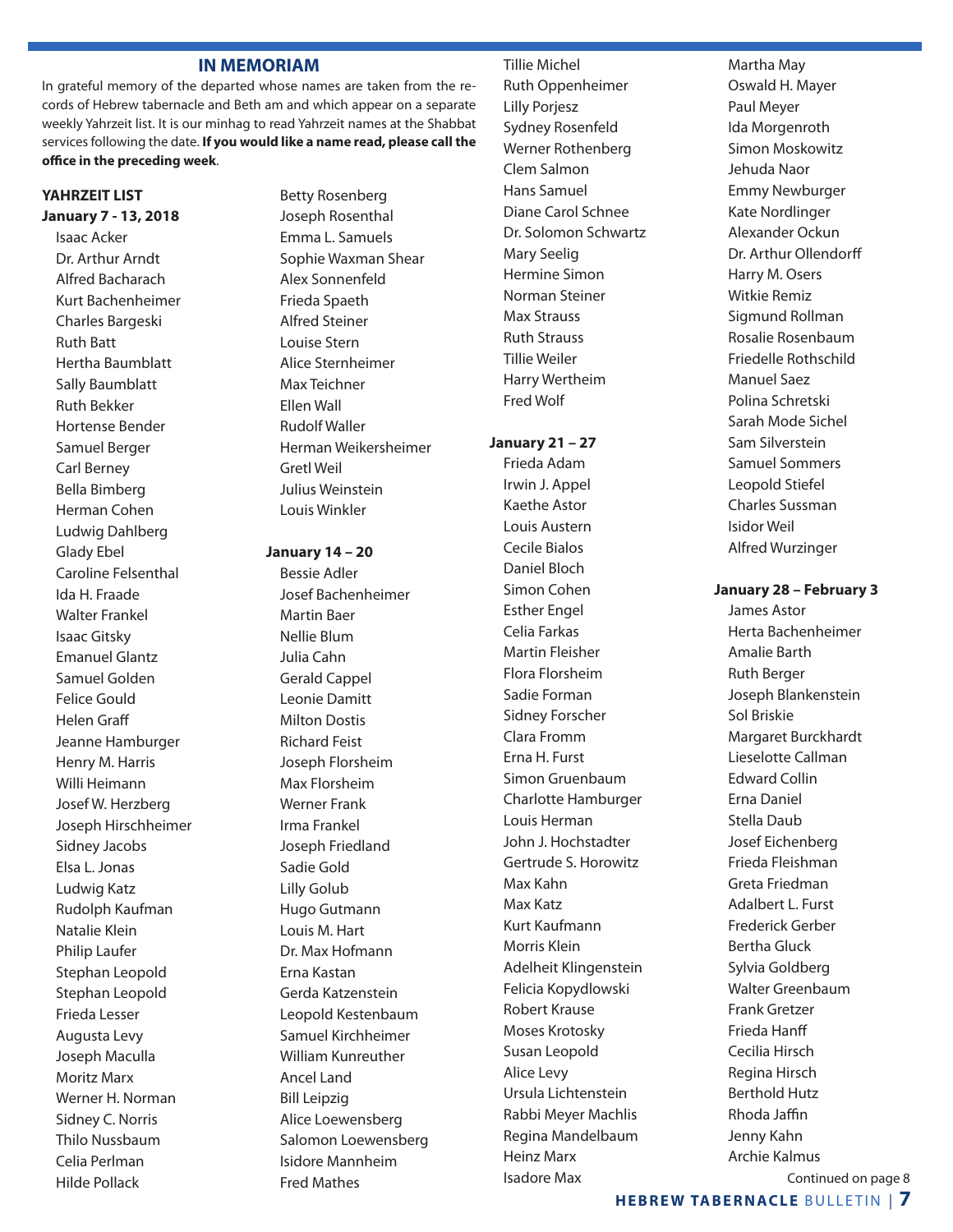#### **YAHRZEIT LIST**

*Continued from page 7* Katherine Karmel Anna Katzki Hedwig Kesson Rafael Kohn Ariel 'Eric' Kruk Dora Levine Carola Loewenstein David Lowenthal Earl Mable Henry Maienthau Dr. Leo Marquith Trude Melzer Linda Diane Millett Hedwig Mortge Betty Moser Helen Moses Hermann Mueller Elsie Muller Rudolf Neuburg Herbert Neufeld Henry Phillips Elga Rosenfeld Ray Rosenfeld Louise Sanders Rose Schwartz Anna Sedwitz Reny Smerka Ida Strauss Nathan Strauss Rose Strauss Selma Strauss Erna Teichner Walter Tunick Rosa Uhlfelder Lotte Wahle Carrie Weiler Betty C. Weis

#### **February 4 – February 10**

Doris Bader Iosif Barg Ruth Bargeski Leo Barth Walter Bassist Isaac E. Cohen Leah Coin Eva Davidoff Lina Erle Edward Felsenthal Julia Fleischer Herta Frank Klara Fried Moritz Gartner

Frieda Goetz Steffie Goldmann Rosalie Hart Nathan Hausman Else Heart Albert Heimann Walter Horn Jerome Jacobs Frieda Kahn Herbert Katz Solomon Katz Albert Kaufman Betty Kestenbaum Henry Kohlmann Paul A. Kohlmann Mordechai Kohon Corinne Lauber Stefan Lauber Dr. Frederick B. Laufer Rose Levy Herbert Lichtstern Marta Lomner Bernice Lubich Jennie Malinoff Dr. Israel R. Margolies Milton Marx Sophie Marx Arthur Mayer Elfriede Meininger Elsie Monatt Samuel Morgenroth Frieda Moses Richard Mueller Martin Neuhaus Abe Newman Else Newman Julio Ottenheimer Mark Pomper Ira Robinson Lenora Miller Robinson Marianne Romano Eli Rosenberg Annie Rosenbluth Herbert Saalfeld Hannah Schaye Paul Schiff Max Schuster William H. Schusterman Lillian Schwartz Luise Seeman Samuel Solow Walter Sondhelm David Strauss Joseph Stream

Else Godwin

Frieda Suran Helen B. Weisel

#### **February 11 – 17**

Rose Adler Max Baender Julius Baer Emily Baker Hugo Baumgart Rae Bendheim Max Bloch Fred Brandon David Brickman Isaac Doniger Ida Dreifus Morris Duhan Lucy Zobel Eliaser Hermann Englaender Sybille Francke Curt Frankel Amelia Fuld Estelle Gold Max Goldmann Polly Grohs Lillian Gruberg Fred H. Hamburger Harold Hersh Clementine Herz Ernest Hesse Pauline Isaacs Irma Isner Matthew Jacobs Louis Joseph Julius Kaufmann Joan Landauer Herbert Lichtstern Margo Lindauer Hyman Mandelsberg Alfred Mayer Ernestine Morris Lou Myerson Abe Neuman Judes Neuman Ida Neumark Irwin Reutlinger Edith Rosenthal Leopold Roth Friederike Rubens Paula Salzman Dr. Gerda Saul Arthur Schulhafer Abraham Schwartz Sarah Schweitzer William Smith Fannie Sofransky

Jacob Steuerman Isidor M. Stutz Mary Unger Albert Weil Ida Weinschenck Samuel Weitzenhoffer Max Wetzler Rosa Winkler Friedel Wollmeringer Ann Zizmor

#### **February 18 – 24**

Edward Baar Helen F. Berg Charles Berger Else Cohn Dorothy Davis William Davis Gerda Dittman Sari Dolinger Moritz Eberhardt Helen Eckstein Robert Ehrlich Alice Eisenheimer Oscar Eisner Caroline Eppstein William Eston Martin Fox Harriet Fuss Minnie Glauber Rose Golden Teddy Graubard Rosa Grunwald Louis Hart Max Heyman Lilly Heymann Bernard Hirsch Joel S. Hirschfeld Frieda W. Hochberger Leo Hochberger Siegmund Jaeger Anni Kastan David Klein Sgt. Edmund J. Klingenstein David Lacob Ernest Landsberg Susan Kun Leddy Arthur Levy Leopold Levy Sophie Mayer Carrie Meyer Emil Mortge Aron Gerson Muetz Samuel Oberst Continued on page 9

**8** JANUARY-FEBRUARY 2018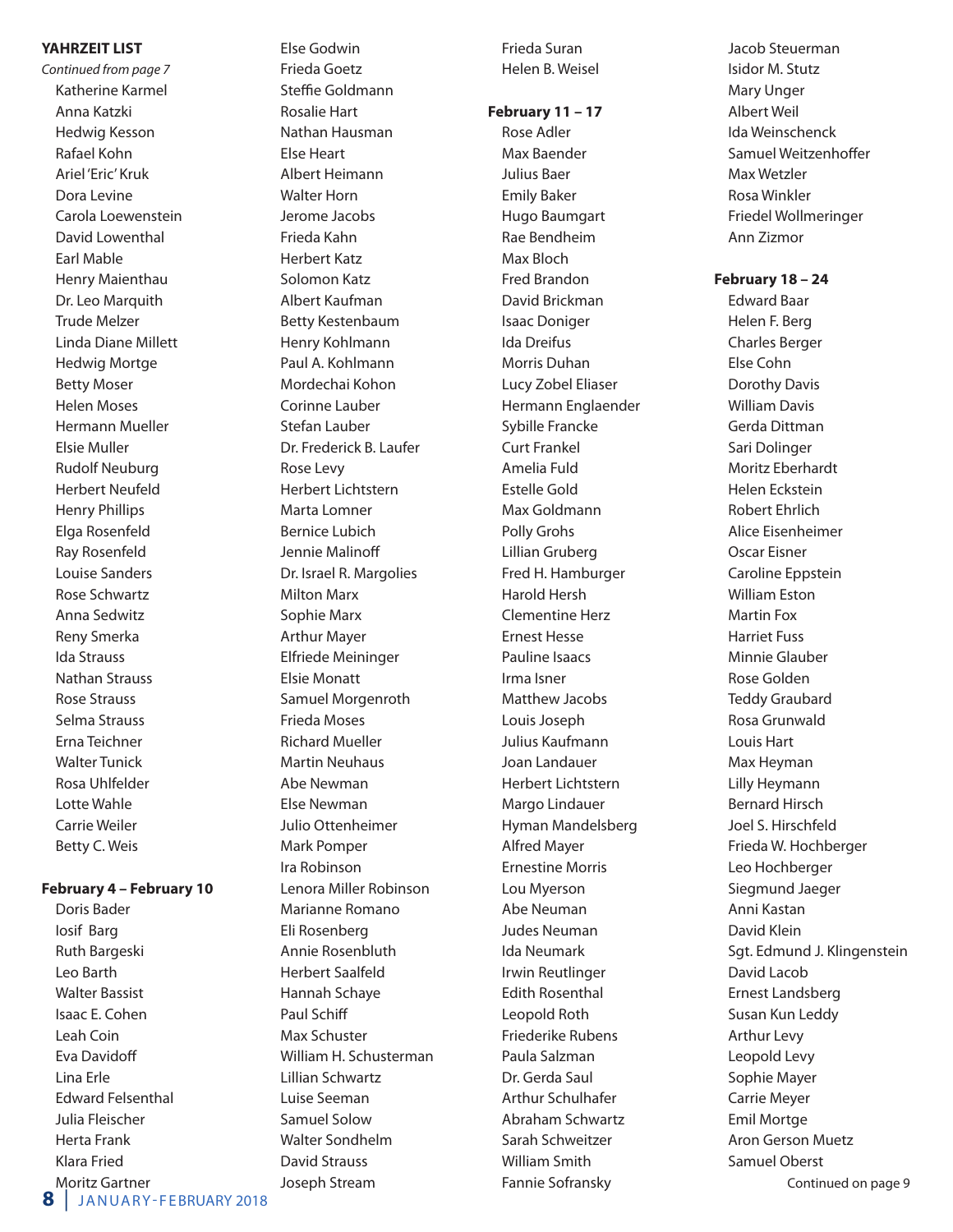#### **YAHRZEIT LIST**

*Continued from page 8* Emily G. Pearson Bertha Philipp Julius Philipp Ruth Priest Pollitz Jeanie Rosenzveig Elsye R. Rothschild Arthur Saalfeld Paul Schachter Norma Scharmaz Jennie Schwarzbaum Moritz Schwarzbaum Edward Sink Fritz Strauss Jerome Vigushin Philip Weinstat Michal Winter

#### **February 25 – March 3**

Edward Baar Helen F. Berg Charles Berger Else Cohn Dorothy Davis William Davis Gerda Dittman Sari Dolinger Moritz Eberhardt Helen Eckstein Robert Ehrlich Alice Eisenheimer Oscar Eisner Caroline Eppstein William Eston Martin Fox Harriet Fuss Minnie Glauber Rose Golden

Teddy Graubard Rosa Grunwald Louis Hart Max Heyman Lilly Heymann Bernard Hirsch Joel S. Hirschfeld Frieda W. Hochberger Leo Hochberger Siegmund Jaeger Anni Kastan David Klein Sgt. Edmund J. Klingenstein David Lacob Ernest Landsberg Susan Kun Leddy Arthur Levy Leopold Levy Sophie Mayer Carrie Meyer

Emil Mortge Aron Gerson Muetz Samuel Oberst Emily G. Pearson Bertha Philipp Julius Philipp Ruth Priest Pollitz Jeanie Rosenzveig Elsye R. Rothschild Arthur Saalfeld Paul Schachter Norma Scharmaz Jennie Schwarzbaum Moritz Schwarzbaum Edward Sink Fritz Strauss Jerome Vigushin Philip Weinstat Michal Winter

# *NEWLY RENOVATED SOCIAL HALL AT THE* **PLANNING AN EVENT? COME SEE THE**

Hebrew Tabernacle Synagogue

in the heart ofWashington Heights



Conveniently located at 185th Street and FortWashington Avenue, half a block from the A train and M4 bus stop.

An assortment of rooms to suit small, medium or large occasions, including meetings, formal celebrations, classes, film presentations & live performances.  $\int$ 



Suitable for catered events; equipped with a full Kosher kitchen and in-house catering at rates to fit any budget.

Seating capacity for 300 in our historical Sanctuary, complete with organ, grand piano, and sound-system.



Our grand Social Hall holds 375 and is equipped with curtained stage, projection screen, sound system, banquet tables, and piano.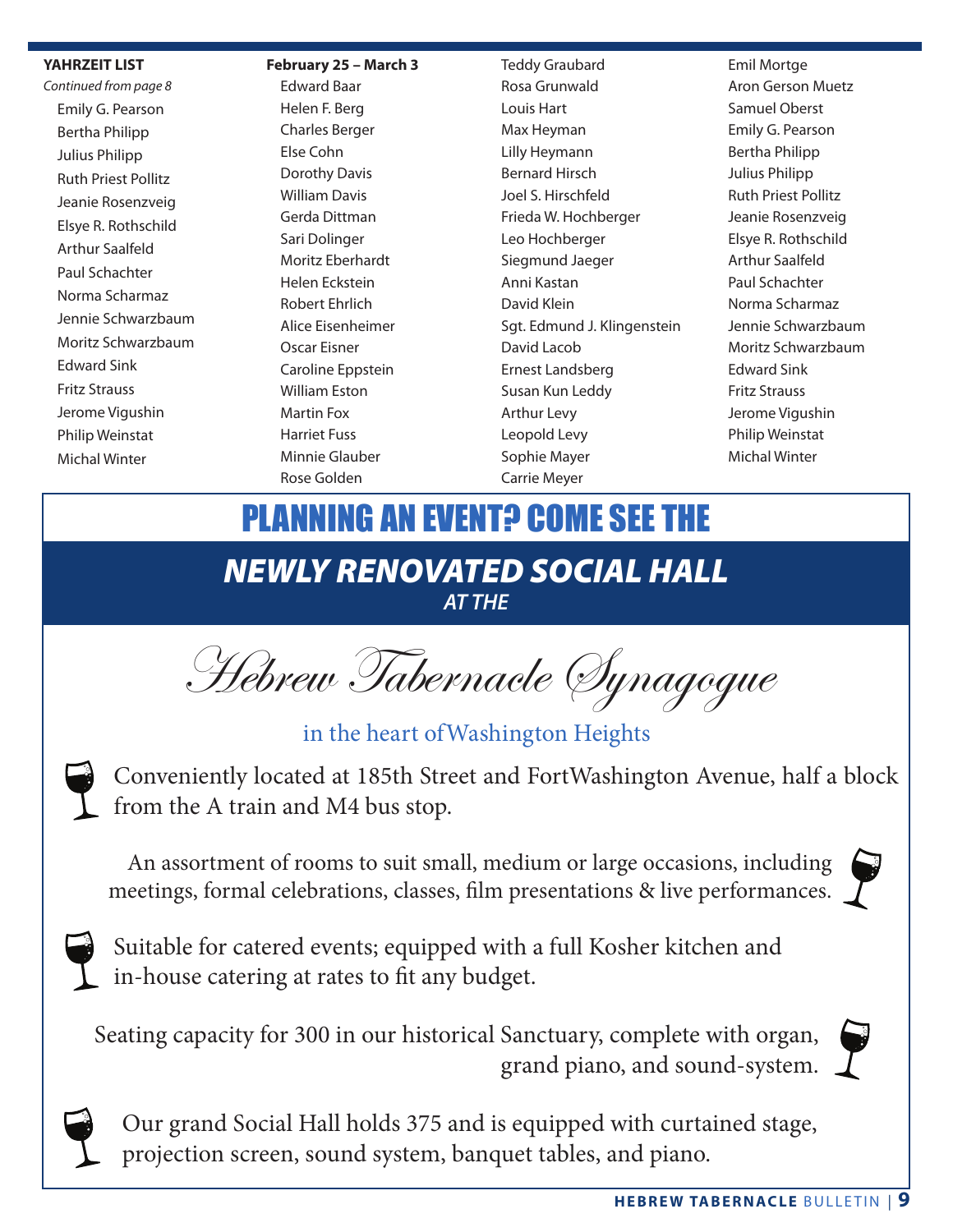

# Annual Rummage \$ale<br>a Huge \$ucce\$\$

**T**he idiom, *one man's trash is another's treasure,* couldn't be more accurate when referring to the Hebrew Tabernacle's annual Rummage Sale. As volunteer, Ellen Freilich said, "Donors de-clutter a bit, buyers acquire things they enjoy, and the temple makes money. It's just a "win" all around." And win, we did. This year's sale raised over \$8,000 for the synagogue.

The sale was certainly a community event. With the help of more than three dozen volunteers, many hours were spent collecting, sorting, pricing, and setting up hundreds of items to sell ranging from artwork to zippers. An hour before opening, a line was already forming that snaked halfway down Ft. Washington Ave. We put Black Friday to shame! At 10am, when we opened our doors, the room was filled with shoppers picking out bargains galore. Volunteers roamed the room, offering help to the myriad of customers.

Heartfelt thanks to all who devoted their time, energy, ideas, merchandise, and camaraderie preparing for, working the days of, and closing down the sale. This could not have happened without all of you.

A special thanks to Carolyn "CC" Blackburn who traveled all the way from her home in North Carolina to be a part of this. She has not missed a sale even though she moved from the Heights several years ago!

We certainly are the "best in the Heights"!

The "Before & After" photos below tell the story!

Rose Ellen Neidish and Mike Klein, *Rummage Sale Co-Chairs*

# Interfaith Thanksgiving

*By John Authers*

**T**hanksgiving means much the same to everyone, regardless of religion, or race, or language. They just have very different ways of expressing it. That was the clear message from the 4th Annual Interfaith Thanksgiving service that took place in the Tabernacle's sanctuary on the Sunday before Thanksgiving.

Hebrew Tabenacle's vast sanctuary hosted some 500 worshippers, who celebrated the vibrancy and diversity of Washington Heights with a profound sense of gratitude and mutual respect. Children from all faiths were invited to the bimah to be blessed in Taino, Spanish, Hebrew and English. This range of languages and faiths fostered an extraordinary range of music, from Beethoven's Ode to Joy, to powerful gospel, to works by the Dominican composer Julio Alberto Hernandez, played by the 30-piece Washington Heights Conservatory youth orchestra. Our Hebrew School children joined with those of Operation Exodus to sing Ve-al Zeh, with the added sparkle of Robbie Wittner, our student cantor.

Rabbi Gale succeeded in attracting a broad range of prayer leaders, including a Greek Orthodox priest, a Mormon bishop, a Franciscan Brother, a Baptist minister, women pastors from the United Palace of Inspiration, Altagracia Faith and Justice Works and Ft. Washington Collegiate Church, and clergy from three congregations that share our building – Ft. Tryon Jewish Center, Uptown Community Church and Nuevas Buenas.

While remaining focused on faith and music, the congregations bonded together to support keeping together families threatened by the current wave of deportations. Rev. Juan Carlos Ruiz of the New Sanctuary Movement called up the three American children of Guatemalan Amanda Morales, who has taken refuge at Holyrood Church. Too emotional to speak, their presence alone warranted a standing ovation.

The service honored nine lights in our community – three poets, three artists and three angels – who each lit a candle and are profiled in the Gold Wing gallery exhibit coordinated by Regina Gradess. They included our own Diana Douglas and her partner, poet Lester Howard. He described Diana, who sheds her light on our parks, our seniors, our youth and those in need of healing, as an angel who warms us all, "who allows for hands to reach out and join together."

Enormous thanks to all who volunteered, especially Denny and John Kelk for their heroics in preparing and coordinating food for the hundreds who came and broke bread together at Hebrew Tabernacle.

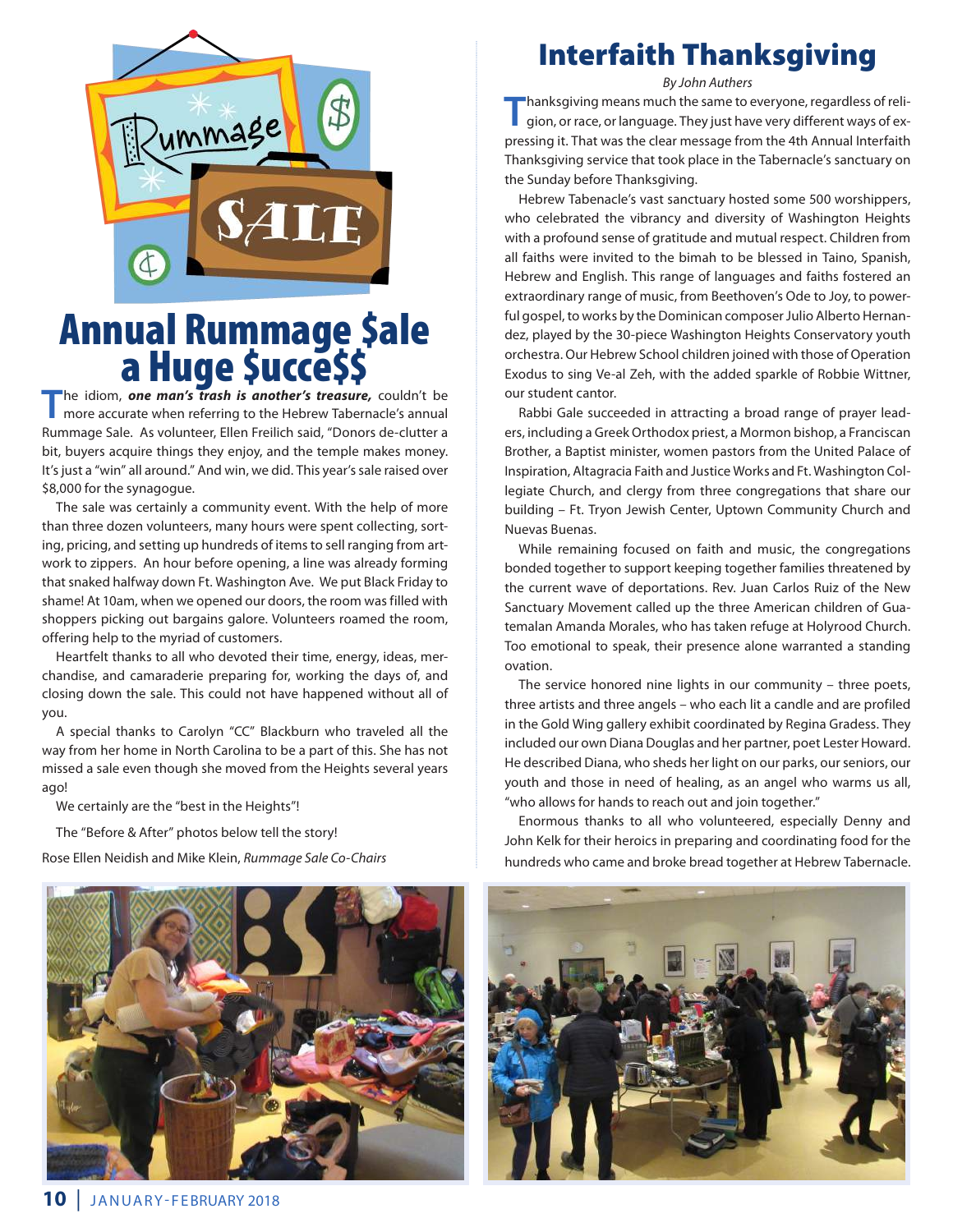# Hebrew Tabernacle's Book Club

**A** rtist/writer and neighbor, Miriam Katin, honored the Hebrew<br>Tabernacle Book Club by attending our Nov. 29 discussion of her rtist/writer and neighbor, Miriam Katin, honored the Hebrew memorable book, "Letting It Go." Katin was born in Hungary during World War II, immigrated with her family to Israel at the time of the 1956 Hungarian uprising, and immigrated again to New York City in 1961. Her career in graphic arts and animation, a decades-long epilogue to a powerful war-time family narrative, and the inspiration of the ground-breaking work of Art Spiegelman's survivor's tale "Maus" gave Katin the ability, subject, and "permission" to address her family history in graphic form, the author told us. "Letting It Go" (2013) is Katin's second book, describing her coming to terms with her son's decision to live in Berlin and the remembered past aroused by that decision. Katin told the group that she and her husband now spend each summer in Berlin. One of the pleasures of Katin's book is her wonderful drawings of our neighborhood. Another was her short treatise on the "terrifying world" of procrastination. "Letting It Go" was such a riveting volume that I immediately ordered Katin's first book, "We Are On Our Own" (2006) published by Montreal-based Drawn & Quarterly and distributed in the USA and abroad by Farrar, Straus and Giroux. Having just finished it, I strongly, strongly recommend it. The Hebrew Tabernacle Book Club next meets on Wednesday, January 3, 2018 from 7 p.m. to 8:30 p.m. in the "Penthouse." Enter at 551 Fort Washington Avenue. We are reading and discussing "All Other Nights" by Dara Horn (2010), a gripping, historical novel that follows a Jewish soldier in the Union army during the Civil War. Temple members and neighbors attended the November 29 book club meeting and all are welcome to the January 3 gathering.



# Kids and Grown Ups: Join Us for Mitzvah Day!

Mitzvah Day is a joint project of Hebrew Tabernacle and Beth Am, The People's Temple, held in the Tabernacle Social Hall on Sunday, January 7th, 10am-2pm. Activities for kids and grown ups include both good deeds and social action:

- Packing backpacks for Refugee Children with Operation Refugee Child,
- Packing lunches for a neighborhood soup kitchen,
- • Knitting/crocheting hats & scarves for homeless people,
- • Packing toiletries for homeless LGBT Youth & the Corner Project,
- • Making homemade cards for pediatric patients &
- • Writing social action letters with Northern Manhattan Coalition for Immigrant Rights & Amnesty International.

# Lively Rosh Chodesh/New Moon Study after Shabbat

**A** fter the Rosh Chodesh/New Moon Shabbat service on Oct. 21, Ju-<br>lie Stevens led a discussion with 15 members of Tabernacle and fter the Rosh Chodesh/New Moon Shabbat service on Oct. 21, Juguests from Ft. Tryon Jewish Center on Sarah—woman, wife, barren step-mother, birth mother, "evil" stepmother and Jewish Matriarch.

Thanks to our leader and the rich knowledge and insights of the participants, the discussion ranged over the historical, theological and ethical dimensions of Sarah's life and actions and those of her family in the context of ancient society. But we also talked about historical and current-day diverse family structures from both an ethical and social outlook, as well as touching on the Islamic perspective on Abraham's son Ishmael, his mother Hagar, and Abraham's son Isaac.

Julie Stevens will be leading three more Rosh Chodesh sessions in the spring. Hold these dates (and spread the word): March 17, May 12 and June 16.



#### Dear Hebrew Tabernacle Members,

You are receiving this edition of the Bulletin electronically unless we have received a request to send a hard copy through the mail. If you would like to receive a hard copy, we ask that you subscribe by sending a  $5$  contribution to The Bulletin Fund (if you have not already done so). We also ask that you consider contributing to The Hebrew School Scholarship Fund and the Senior Citizens Support Fund. Please make checks out to Hebrew Tabernacle and write the name of the Fund in the Memo line.

*Thanks for your support!!*